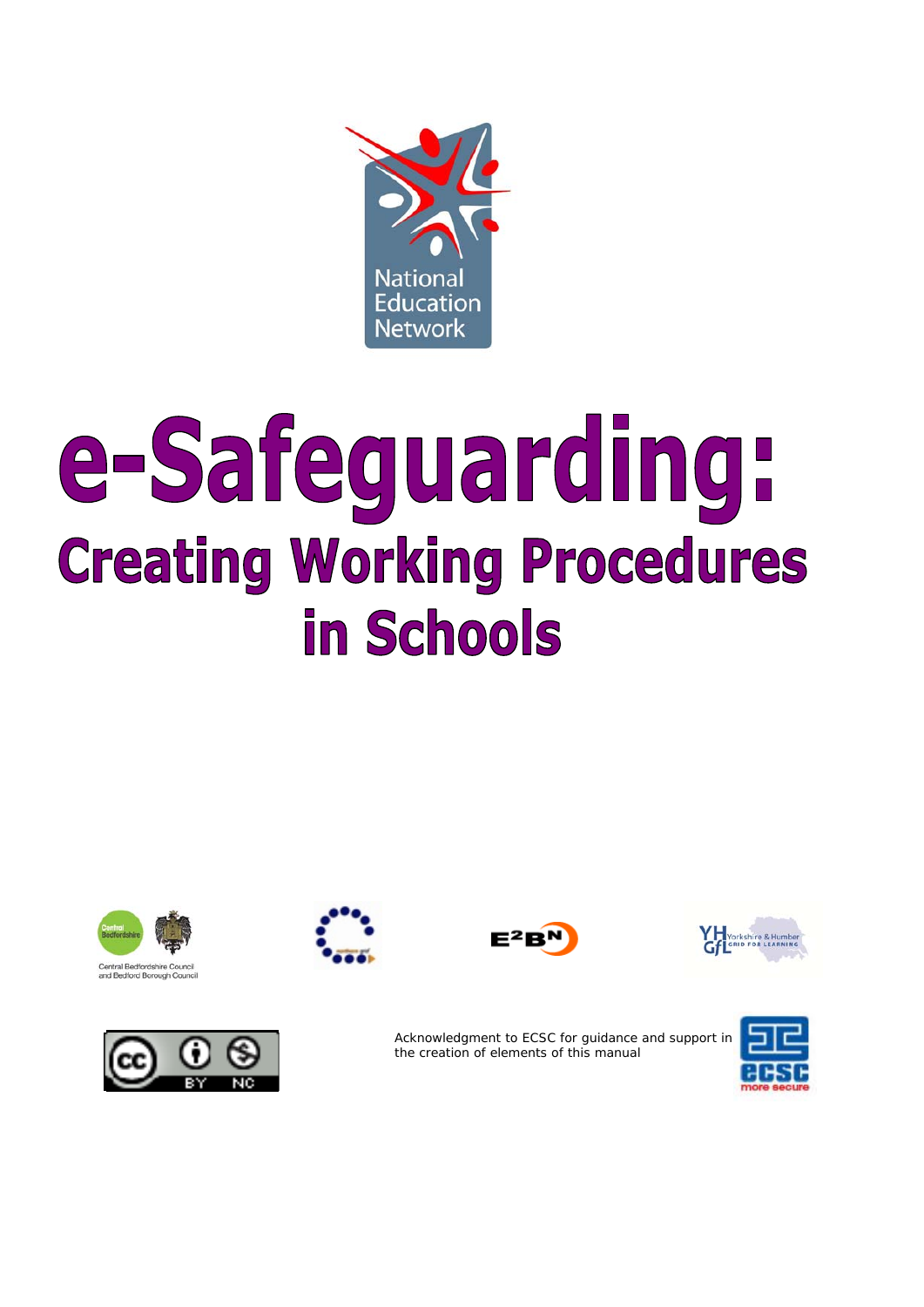## **Introduction**

Rapidly developing information and communication technologies (ICT) are exciting and motivating learning tools through which learning and teaching can be greatly enhanced. This guidance provides a framework for schools to ensure ICT is used safely and responsibly and that risks related to ICT use is properly managed. The procedures outlined interpret the Becta guidelines and support the OFSTED safeguarding criteria. In the light of the implementation of these procedures, schools will need to consider how they will identify levels of compliance. This guidance refers to data held electronically, however the underlying principles of data security also apply to paper based data.

e-Safeguarding Procedures address all safeguarding issues which relate to the use of ICT. There are two main elements to these issues:

- 1. e-Security: Procedures to protect the physical network infrastructure to ensure all information and electronic data is securely maintained (see Risk Assessment below) and is categorised as **Public, Restricted or Protect** (see Information Classification below)
- 2. e-Safety: Procedures to ensure all members of the school community know their access rights and responsibilities in using ICT. These procedures are expressed in the school's Acceptable Use Policy (AUP).

The purpose of this guidance is to highlight procedural areas of importance in e-safeguarding as part of the schools' Safeguarding Policy and to inform individual school's development of a working Acceptable Use Policy(s) (AUP).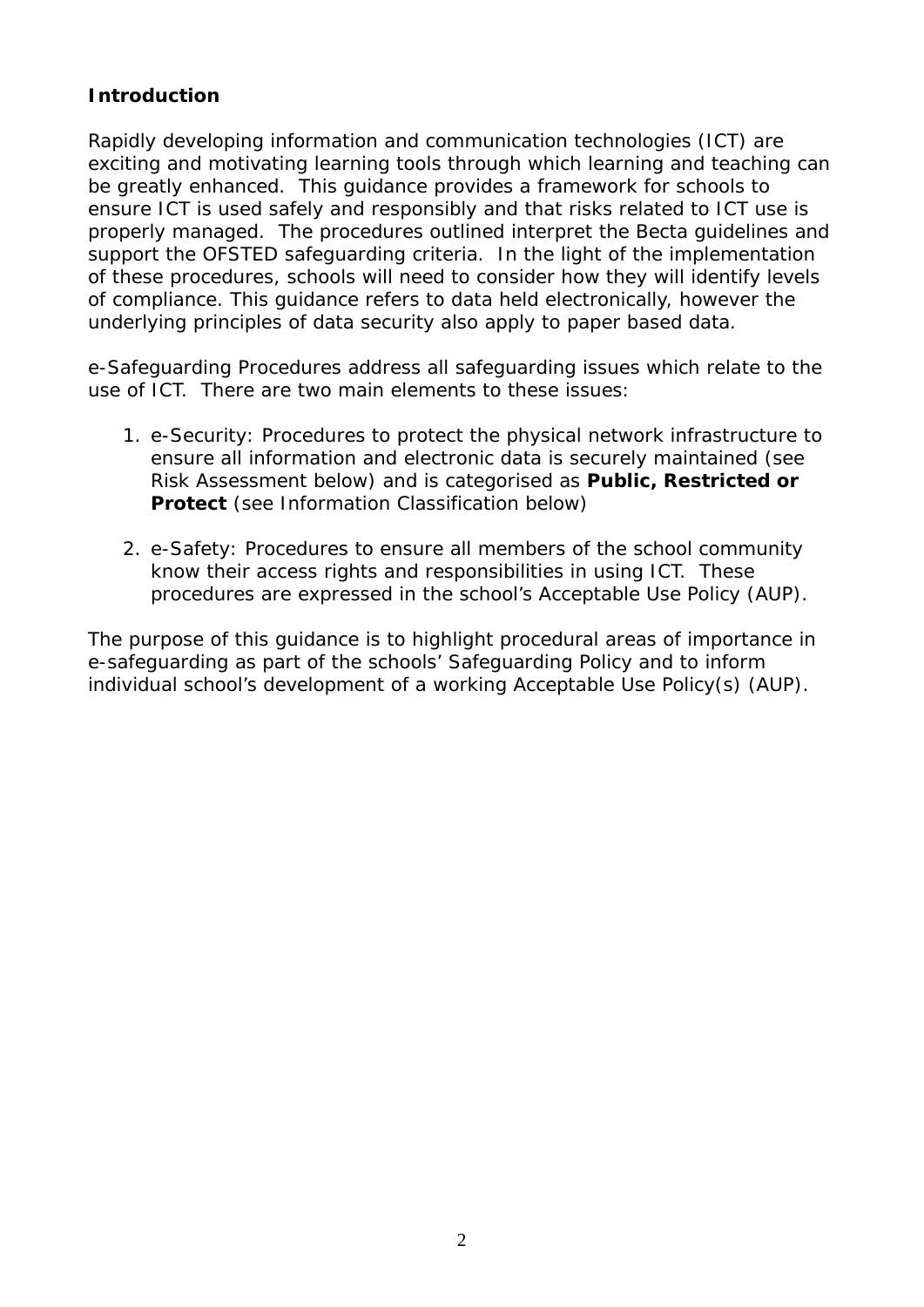Procedural requirements are expressed in two ways:

- 1. Mandatory elements: All statements with the word 'shall' are mandatory and are printed in bold italics. **"***Any identified non-compliance shall be reported as a risk to the Senior Information Risk Officer (SIRO)*" (see 'roles and responsibilities' below) and have an action plan for compliance or be accepted by the Head Teacher.
- 2. Recommended elements: All statements with the word 'should' are recommended as good practice.

In responding to these guidelines, schools are invited to establish HOW they will implement the mandatory and recommended elements. The outcome of this response will be the creation of working procedures – an Acceptable Use Policy(s) (AUP).

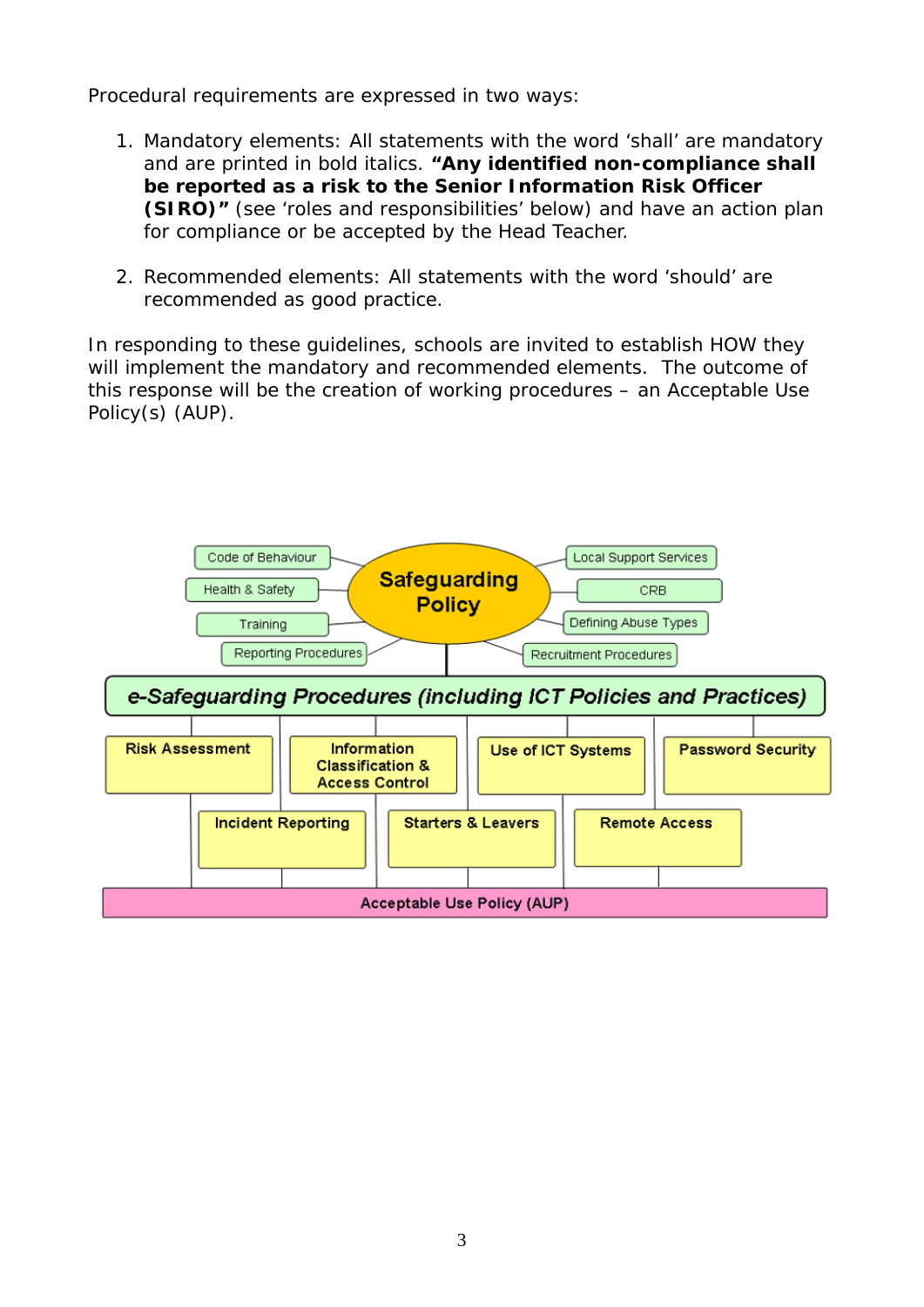## **Roles and Responsibilities**



Although overall responsibility for e-Safeguarding rests with the Head Teacher and Governing Body, all e-Safeguarding procedures outlined in this guidance assume the designation of named staff to the following roles:

1. *Senior Information Risk Officer (SIRO)* is a senior member of staff who is familiar with information risks and the school's response. Typically, the SIRO should be a member of the Senior Leadership Team and have the following responsibilities;

a)They own the information risk policy and risk assessment b)They keep a record of all Information Asset Owners (IAOs) – see below c) They act as an advocate for information risk management The SIRO should never be the Network Manager; the Network Manager implements decisions made by the SIRO.

- 2. *Information Asset Owners (IAOs):* these are the people who compile specific information and their role is to be clear about:
	- a) what information they hold, and for what purposes
	- b) how this information will be amended or added to over time
	- c) who has access to the data and why
	- d) how information is retained and disposed off
- 3. *Network Manager (or whoever oversees the network, monitoring its performance, security, error detection, and implements access controls)* Some critical elements of e-Security procedures are the responsibility of Technical Support Staff (see particularly but not exclusively Access Control (the Network) no. 4 below, and Technical Security no.10 below). The roles of Technical Support Staff will differ in different phases of schools. As a general rule, ICT technician capacity should be on a similar level to school office capacity.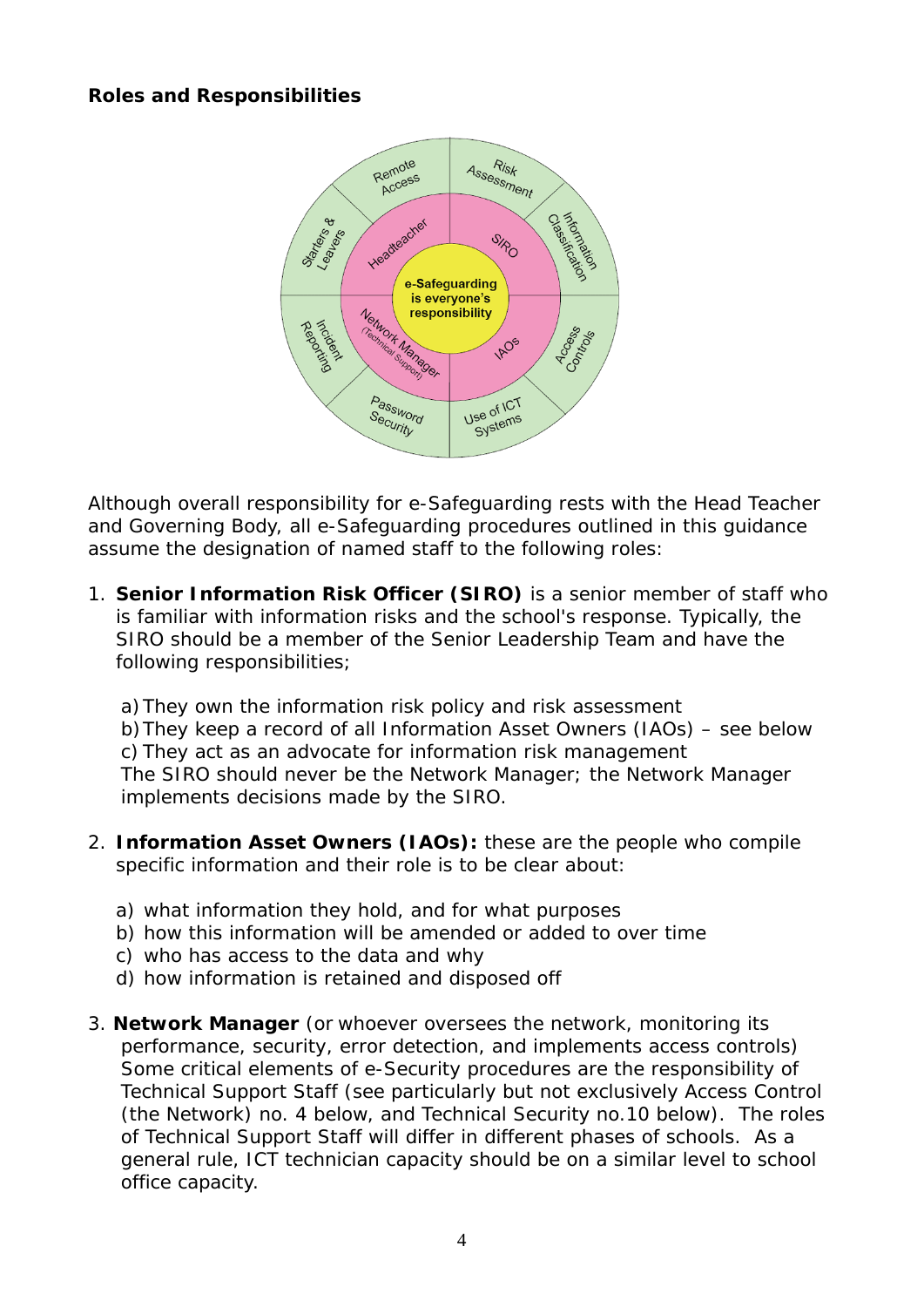Although these roles are specifically referred to in the procedures below, the maintaining of data securely is everyone's responsibility - whether they are a member of staff, a student, a parent or a governor. Failure to apply agreed controls to secure data can be a serious matter, even resulting in legal action. For further information about roles and responsibilities, go to:

www.becta.org.uk/fits\_om/security\_administration/roles\_responsibilities.cfm

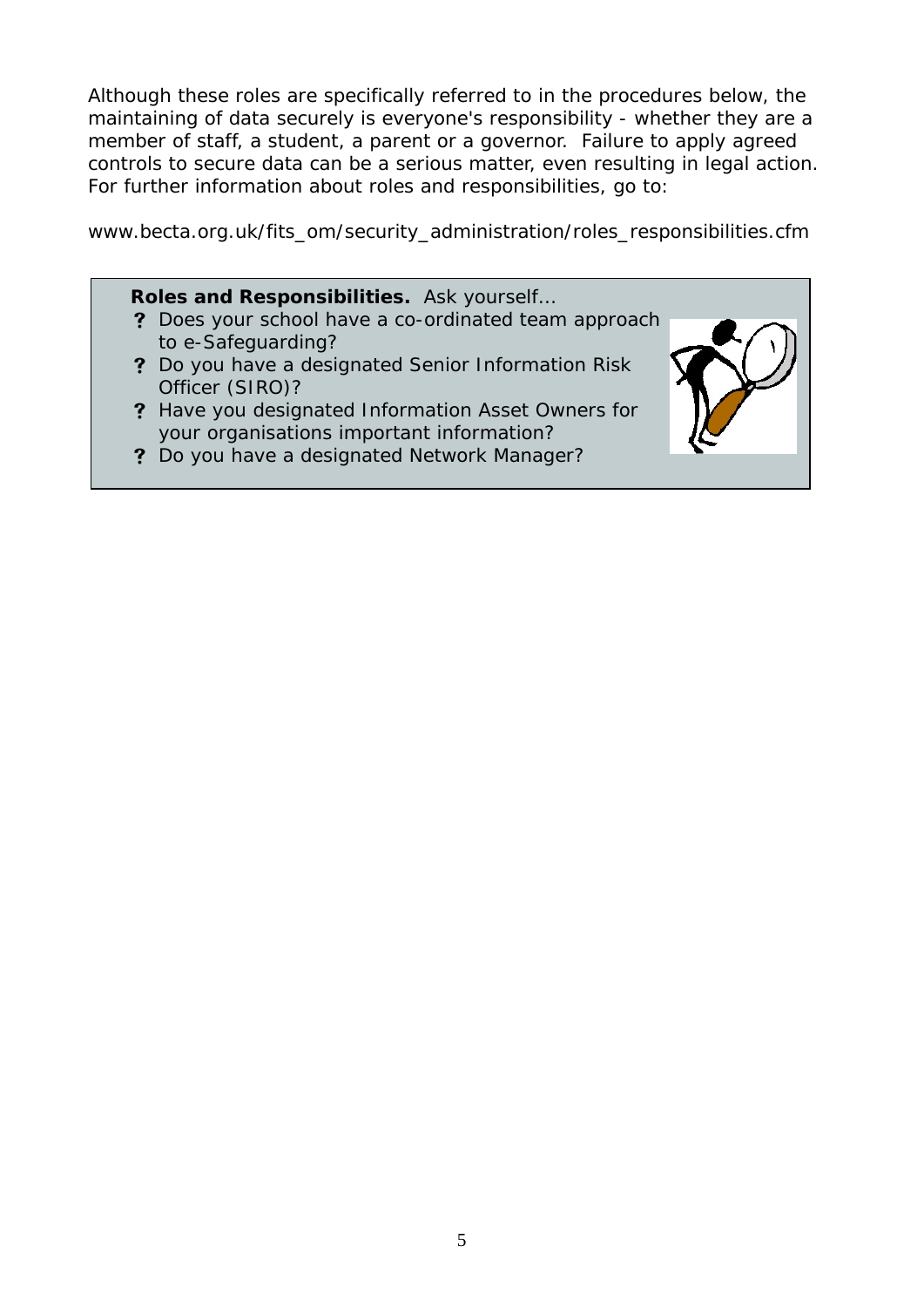## **e-Safeguarding Procedures**

1. **Risk Assessment** (Responsibility: Senior Leadership Team)

e-Security and e-Safety is based upon the assessment of risk, and the implementation of controls to manage these risks; no use of ICT is completely risk free. Information security is critical, in both protecting the information held concerning staff and pupils, and in ensuring the reliability of ICT systems to support teaching and learning.

#### *As a minimum, the risk assessment shall be updated and reviewed by the Senior Leadership Team annually and reported to the Governing Body. It is recommended that a review should be conducted each term.*

[For a suggested Risk Assessment Structure, see the Risk Assessment Form on Page 20]



## 2. **Information Classification** (Responsibility: All Staff)

Following many recent breaches of information confidentiality, current government guidance for schools is to align school information with three government information classification levels. These classification levels are derived from the potential impact that unauthorised disclosure of information may have on the individuals concerned.(Please see glossary for full explanation of the following headings)

- i) **Restricted:** Information which can only be accessed by named individuals or groups. *Printed restricted information shall be labelled to identify it as confidential.* Where possible, restricted information on screen should be labelled as such.
- ii) **Protect:** General school information which it is not expected to be released to the public.
- iii) **Public:** Information freely available to anyone.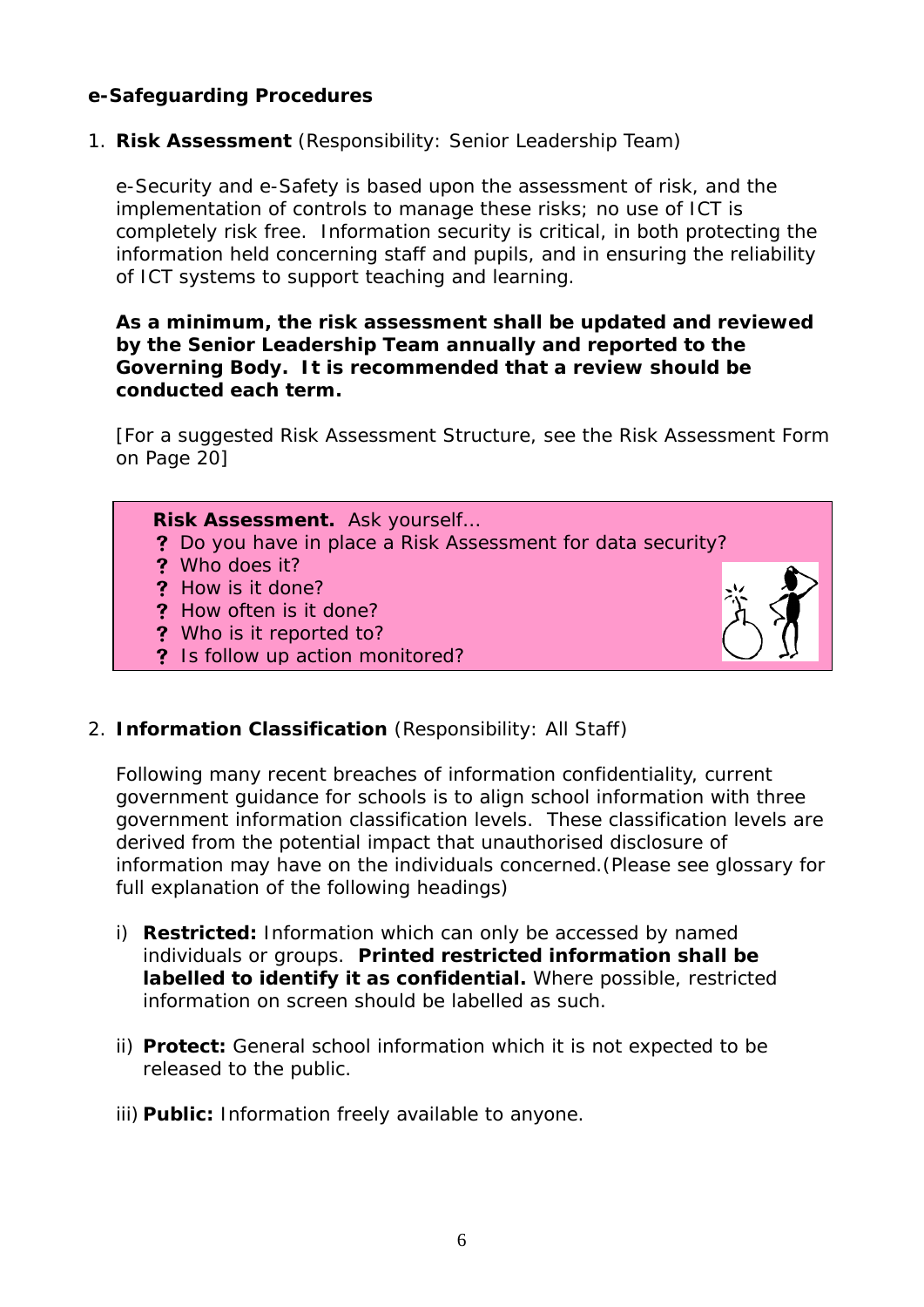Schools should compile and annually update an information classification table on the lines of the one started below. This should be reported to the governing body. For requirements related to access, see Access Control below.

| <b>Restricted</b>                                                                                                  | <b>Protect</b>                                            | <b>Public</b>                                                               |
|--------------------------------------------------------------------------------------------------------------------|-----------------------------------------------------------|-----------------------------------------------------------------------------|
| Personal information related<br>to pupils or staff (usually<br>contained in the Management<br>Information System). | School routines, schedules<br>and management information. | Website and promotional<br>materials.<br>Display material around<br>school. |

## *Information Classification. Ask yourself…*

- V *Who decides how school data is classified?*
- V *How do users know the classifications?*
- ? When is it updated?



**Access Control: Systems Access** (Responsibility: Senior Leadership Team)

- *a) Access to all ICT systems shall be via unique login and password. Any exceptions shall be guidance in the risk assessment, and approved by the SIRO.*
- *b)* Where possible, *all information storage shall be restricted to only necessary users. Access granted to new groups of users (for example, an external group attending a school-based event) shall be approved by the SIRO.*
- *c) All requests for access beyond that normally allocated (e.g. teachers wishing to access pupil personal storage) shall be authorised by the SIRO. This shall include the authorisation of access required by the ICT Support Team during investigations.*
- *d) Where 'restricted' information is stored, access shall only be granted to individuals approved by the SIRO. A record shall be kept of these approvals.*
- *e)* All access controls should be reviewed each term, to ensure that any users that leave have their access removed.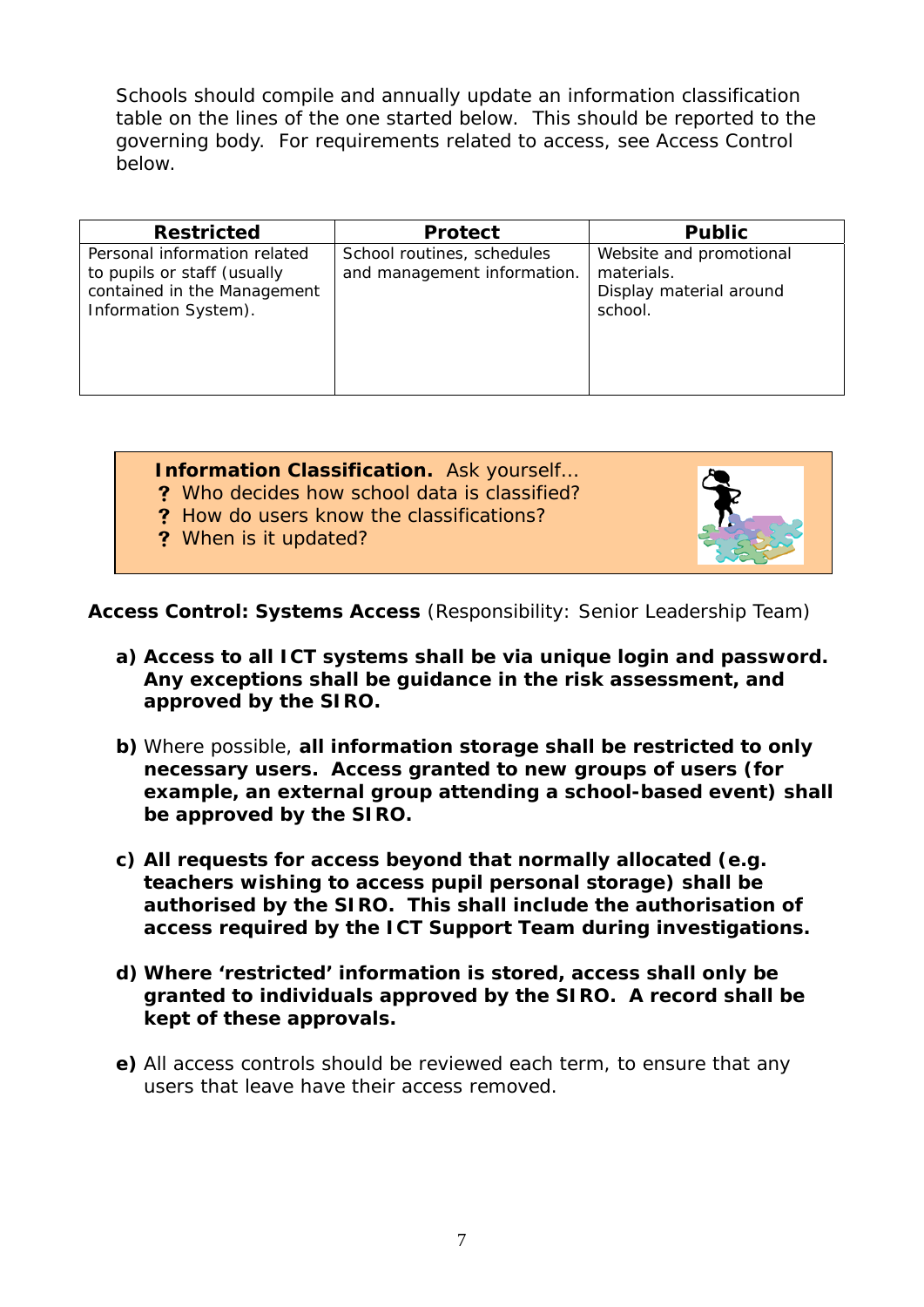4. **Access Control: The Network** (Responsibility: Technical Support Staff)

## *a) Where any external network traffic is allowed from the Internet to the school, a local firewall shall be deployed to restrict traffic to only necessary ports and IP addresses.*

b) Where the school's external Internet connection allows connections from other schools behind a shared firewall, a local firewall should be considered to restrict this traffic.

## *c) All Internet-facing systems shall be placed onto a separate network segment; a de-militarised zone (DMZ), with access to applicable services, controlled by a firewall.*

- d) Where externally facing services may be at particular risk, the addition of an Intrusion Prevention System (IPS) should be considered.
- e) The use of external specialist third-party penetration testing should be considered on an annual basis for Internet visible systems.
- *f) All wireless implementations shall be a minimum of WPA 2 encryption, and shall require authentication prior to connection.*  Where possible, wireless networks should be further restricted through the firewall.
- g) The use of shared folders on workstations and laptops should be discouraged. If used ensure folders are password protected.
- h) Note also section on Remote Access below.

## *Access Controls. Ask yourself…*

- **?** Are user names and passwords in place?
- V *Are logins related to the information classifications?*
- 

V *Is the Network secure?*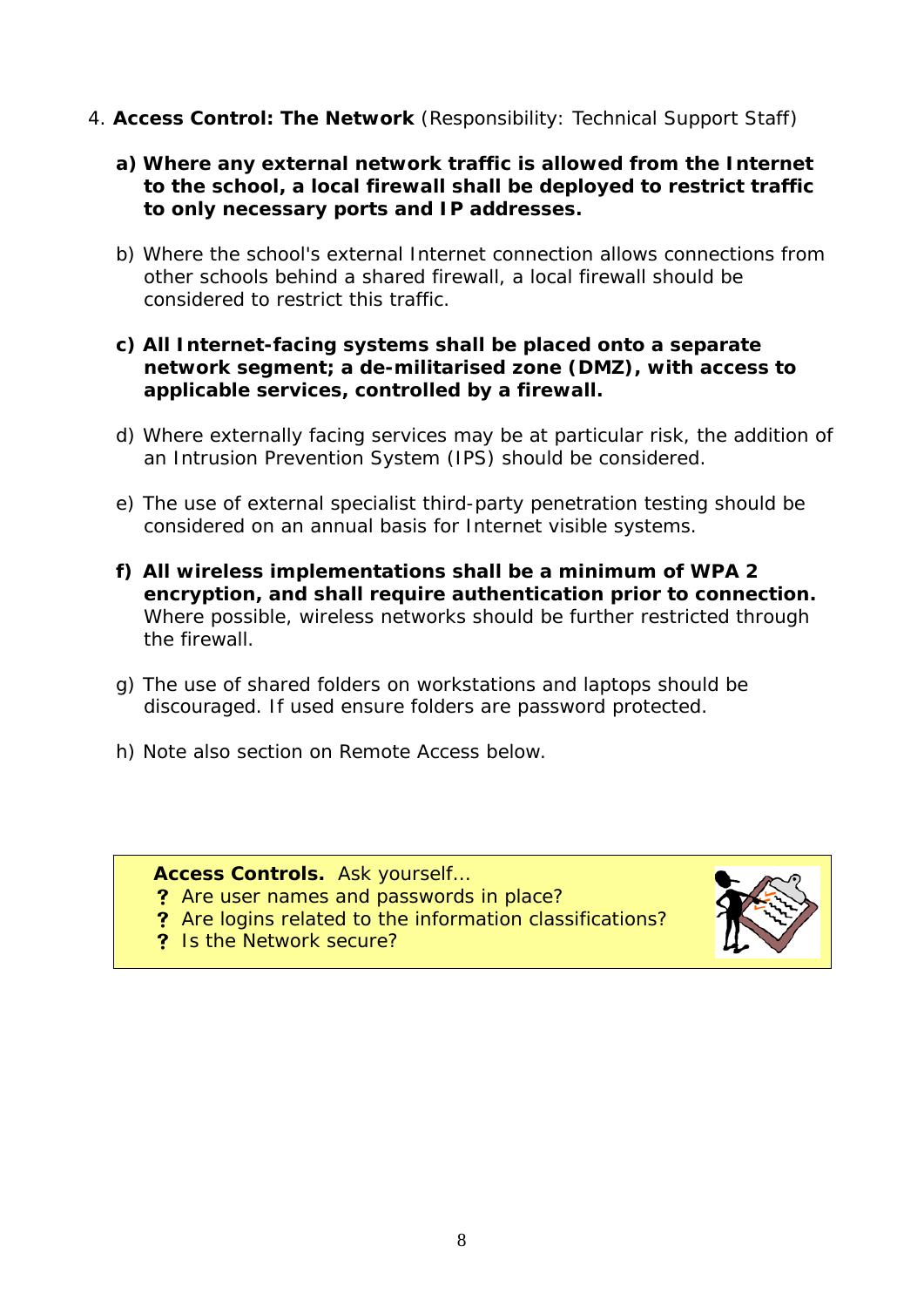## 5. **Use of ICT Systems** (Responsibility: All Staff)

- a) *All users of ICT systems shall take responsibility for their own use of technologies,* taking appropriate steps to ensure that they use technology safely, responsibly and legally. Inappropriate use exposes the school to risks including virus attacks, compromise of network systems and services, legal issues, and potentially even pupil safety.
- b) Staff and pupils should be aware that all school ICT activity and on-line communications may be monitored, including any personal and private communications made via the school network.

### *c) Schools shall include appropriate training for all sectors of the school community.* This should cover:

- i) School Workforce training in understanding the rationale for all e-safeguarding procedures and the consequences of inappropriate practice.
- ii) School Workforce training in responsible approaches to data on mobile devices, communicating online and procedures when using multimedia digital content such as photographs, videos and podcasts in terms of permission seeking, taking, storage and retention.
- iii) A comprehensive and developmental e-safety curriculum for pupils referenced in schemes of work and programmes of study. The programme should include the responsible use of web and communication technologies both inside and outside school and risks related to cyber-bullying.
- iv) Regularly re-visiting of the AUP with staff and pupils.
- v) ICT non-teaching staff training related to how ICT can enhance learning and teaching (see Becta's FITS programme)

Organisations like ChildNet, ThinkUKnow, CEOP, Becta offer support for education and training materials.

- *d) Schools shall create a working Acceptable Use Policy (AUP)* based on all the agreed procedures for e-Security and e-Safety and covering ICT usage by all sectors of the school community(See Becta **AUPs** in context) *This policy shall be subject to annual review by the governing body.*
- e) In the light of the creation of the AUP, schools should consider how all sections of the school community engage with it e.g. signed agreements accepting the AUP.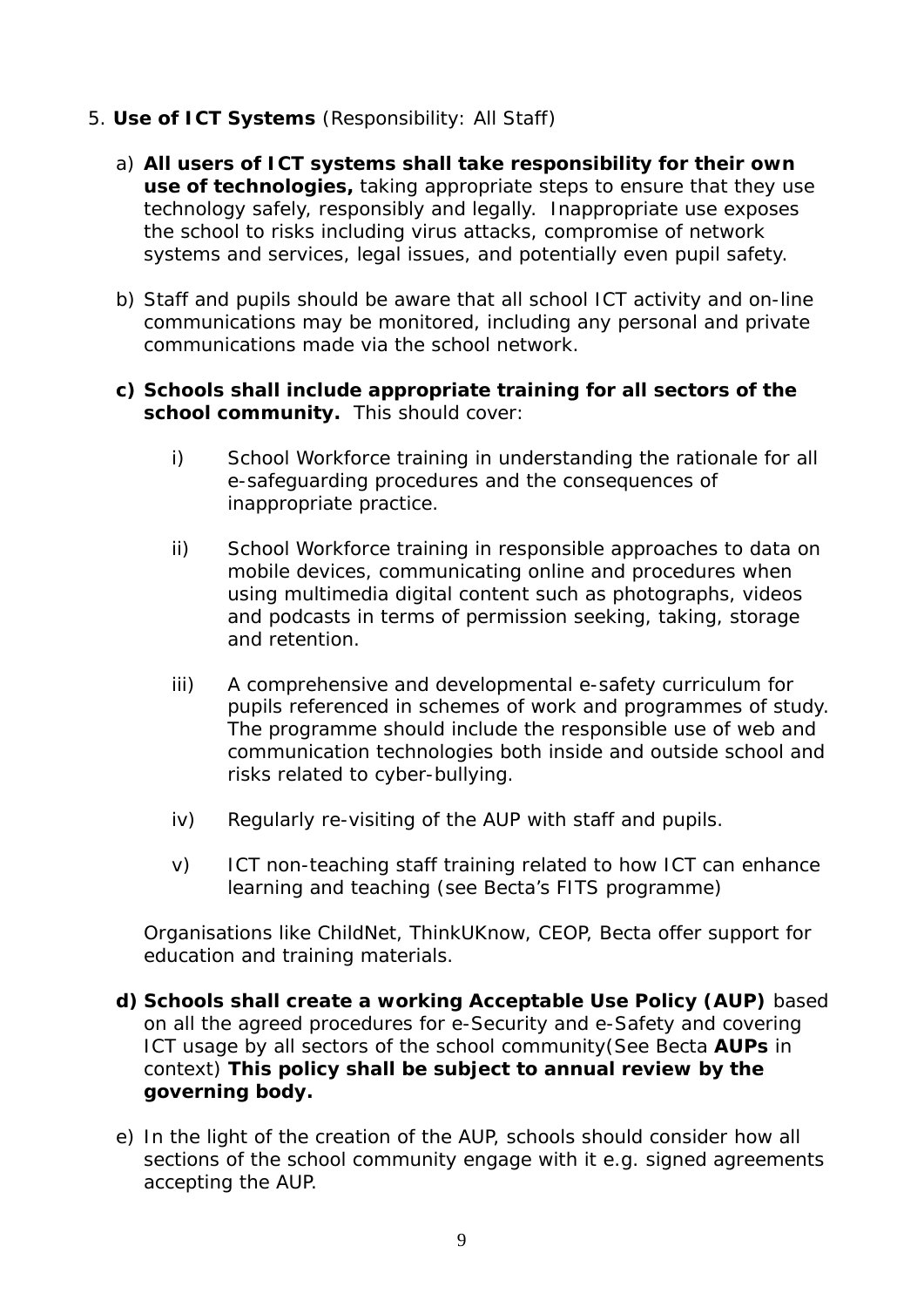f) Schools should also engage all parents and carers in the safe and responsible use of ICT in general and the contents of the AUP in particular. The Learning Platform is a valuable means of engaging parents and schools should consider what they have on the Learning Platform for the use of parents.



6. **Password Security** (Responsibility: All Staff)

Passwords are an important aspect of information security, and are the usual way to protect access to information. As such, *all members of staff with access to ICT systems shall be responsible for taking the appropriate steps to select and secure their passwords.* These steps should include:

- a) Keeping their password secure from pupils, family members, and other staff.
- b) Using a different password for accessing school systems to that used for personal (non-school) purposes.
- c) Choosing a password that is difficult to guess, or difficult for pupils to obtain by watching staff login.
- d) Adding numbers or special characters (e.g. !@£\$%^) can help.
- e) Changing passwords regularly e.g. each school term.
- f) Staff should try not to write down their password, unless absolutely necessary and then in a location that cannot be accessed by anyone else.
- g) In addition, when leaving a computer for any length of time, all staff shall log off or lock the computer, using CTRL+ATL+DELETE.

f) Ensuring that there is a limit on the number of consecutive failed log in attempts. (Best practice is between 3 and 5 attempts)

g) Restrict concurrent access i.e. a user should not be able to log in at the same time from two different machines.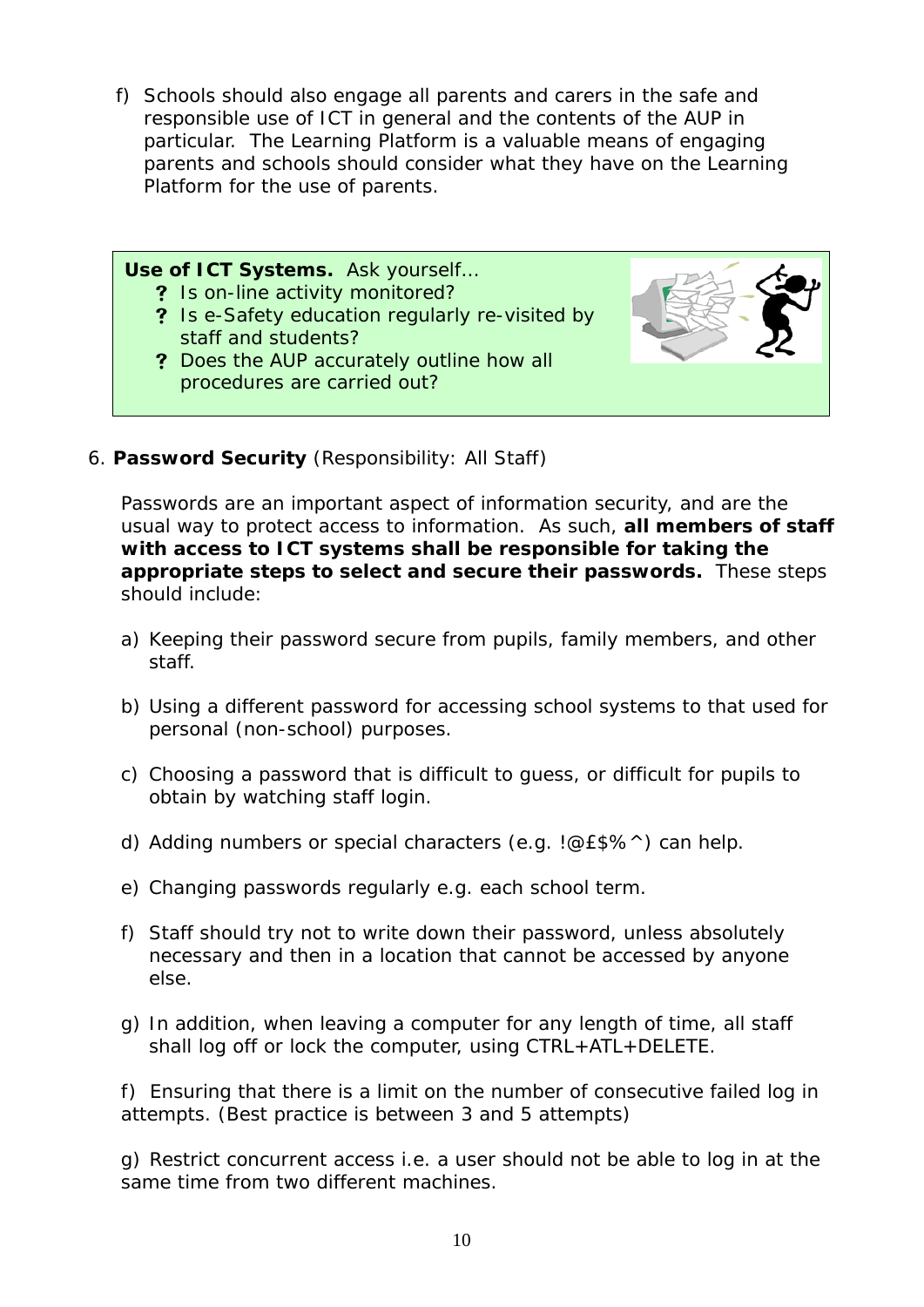h) Access credentials (passwords) should not be stored within the machines internet browser or any remote access software.

*Password Security. Ask yourself…*  V *Is there a clear policy regarding password conventions and renewing?* 

V *Is it monitored?*



## 7. **Incident Reporting** (Responsibility: Senior Leadership Team)

An important element of e-Safeguarding is the ability to identify and deal with incidents related to the confidentiality of information. All staff and pupils have a responsibility to report e-Safety or e-Security incidents so that they may be dealt with effectively and in a timely manner in order to minimise any impact on the school. *The Senior Leadership Team shall establish an incident reporting procedure and record reported incidents in an Incident Log.* This log should capture the following information:

| <b>Incident</b><br>Date:             | <b>Description</b><br>of the                                                             | <b>Immediate</b><br>Corrective                                           | <b>Further</b><br>Action:                                 | Legal<br>Implications:                                 | <b>Closed Date:</b>                                         |
|--------------------------------------|------------------------------------------------------------------------------------------|--------------------------------------------------------------------------|-----------------------------------------------------------|--------------------------------------------------------|-------------------------------------------------------------|
| When the<br>occurrence took<br>place | Occurrence:<br>What happened<br>inc. classification of<br>any information<br>compromised | Action:<br>What was done to<br>minimise the<br>impact of the<br>incident | Tasks to be<br>undertaken to<br>prevent re-<br>occurrence | Any legal<br>ramifications e.g.<br>data protection act | Date by which the<br>incident is closed<br>by the Head/SIRO |
|                                      |                                                                                          |                                                                          |                                                           |                                                        |                                                             |

*The Incident Log shall be formally reviewed, and any outstanding actions delegated, by the Senior Leadership Team at a minimum frequency of once per term. Through this review process, where deemed appropriate management shall update the risk assessment in light of new incidents. The Log and accompanying action plans should be reviewed annually by the Governing Body.* 

Schools could usefully draw up a list of common incidents from the log. For example:

- Circumventing the network security system
- Accessing inappropriate material (definition should be in AUP)
- Installing unapproved software
- Using other people's email addresses or passwords
- Breaching copyright
- uploading school material onto a social network or chat room
- Leaving school mobile devices unattended
- Not logging off when leaving a device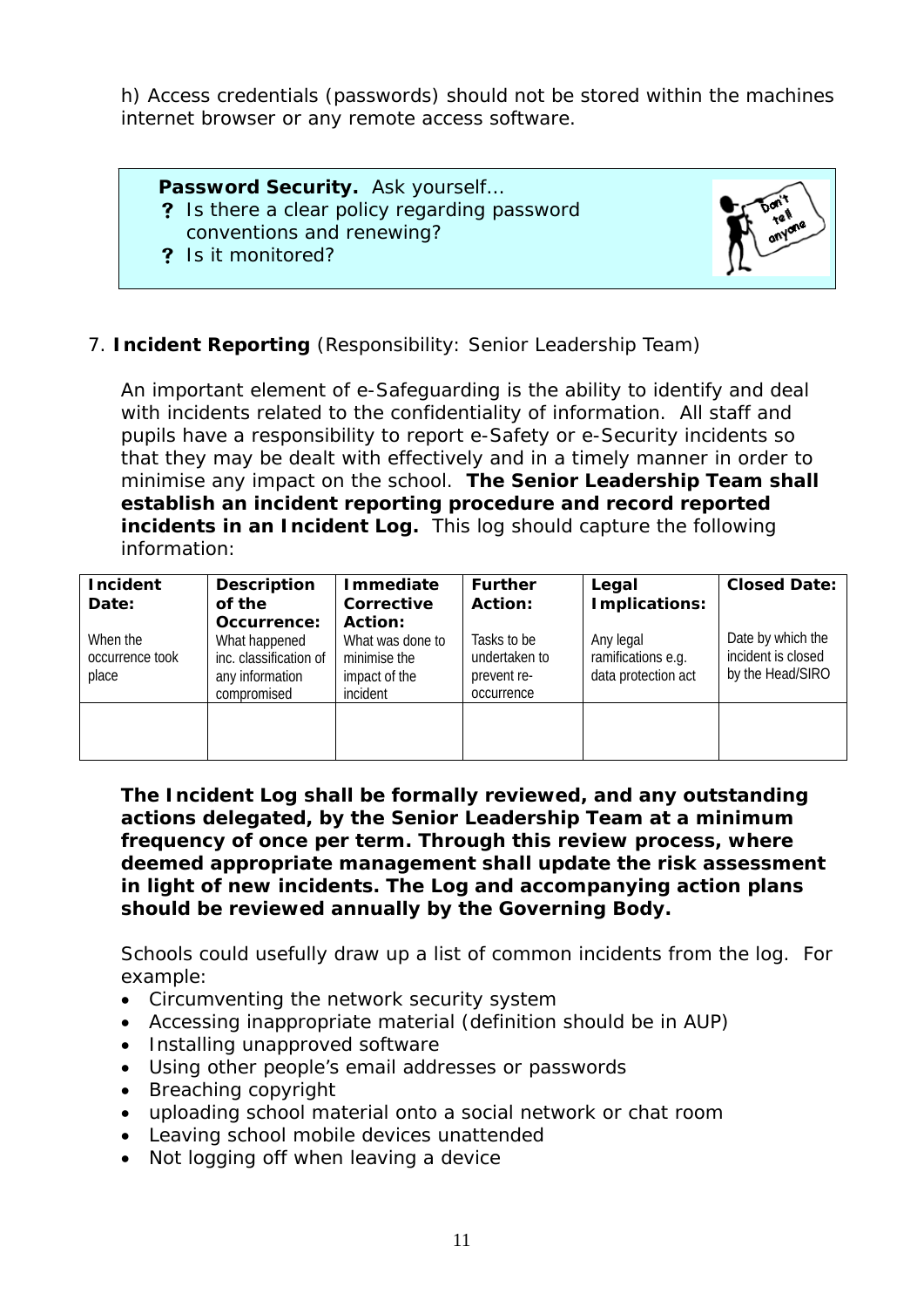*Incident Reporting. Ask yourself… ? Do you have an incident reporting mechanism?*  V *Is everyone clear about how to report an incident?*  V *Who holds and monitors the Incident Log?*  V *Is action taken when an incident is reported?*



- 8. **Starters and Leavers** (Responsibility: Senior Leadership Team)
	- a) *The Senior Leadership Team shall ensure that the ICT Technical Support Team are informed promptly of any member of staff joining or leaving the school.*
	- b) Any school owned ICT equipment should be returned to the ICT Support Team when staff leave.
	- *c) The ICT Support Team shall ensure that leavers' access is removed, or disabled, in a timely manner.* This communication should take the form of an email from the office to the ICT Support department.
	- *d) The Senior Leadership Team shall have a similar process for pupils starting or leaving the school.*

*Starters and Leavers. Ask yourself…*  V *Do you have a starters and leavers procedure?* 

- V *Who enters and removes staff and students from the system?*
- V *How does this person get the information?*

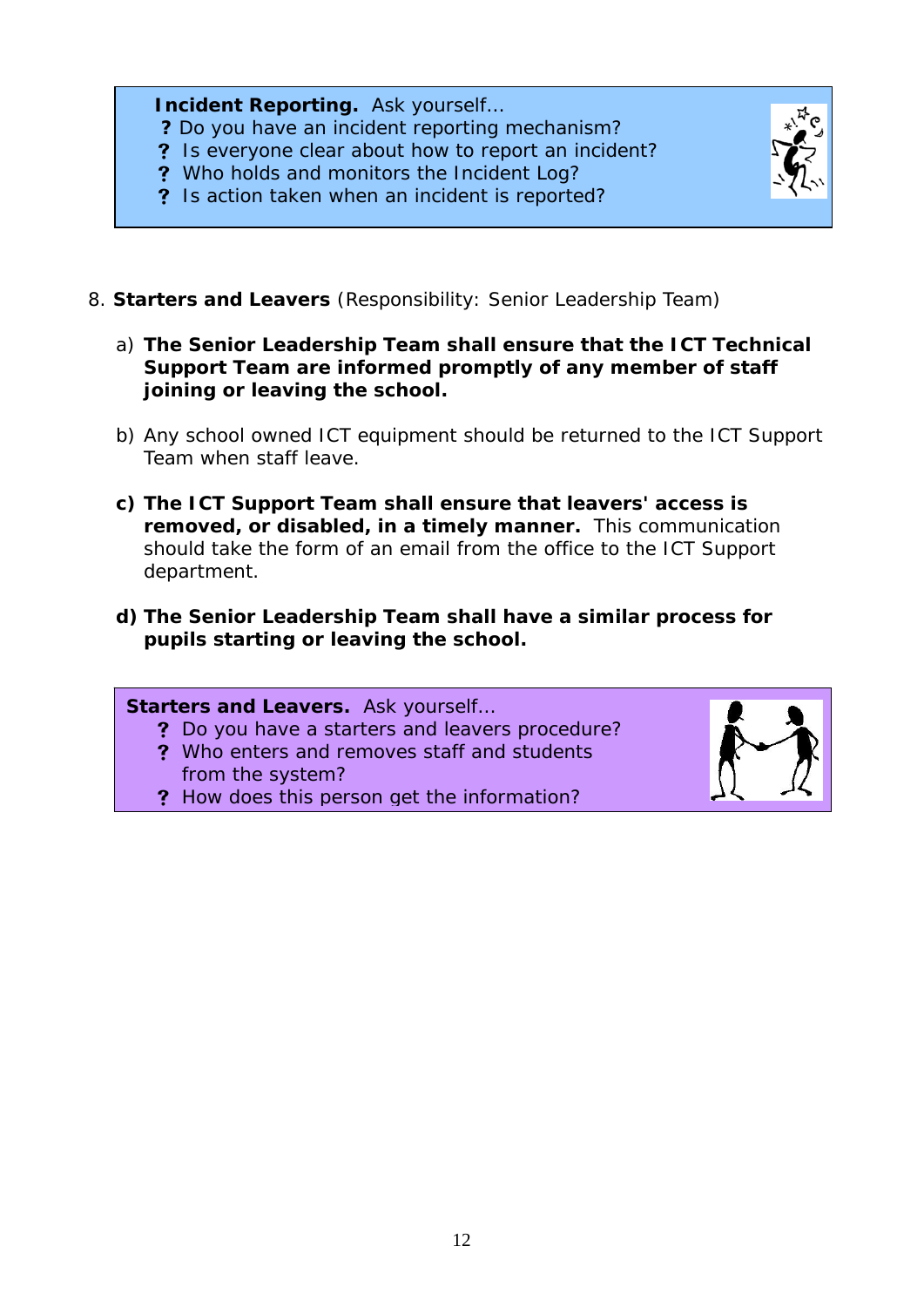## 9. **Remote Access** (Responsibility: All Staff)

The use of mobile computing devices and connecting to the schools network from home is increasingly important but presents a number of security risks which need to be addressed. Users of mobile computing facilities (such as laptops) are responsible for safeguarding such equipment and should take all responsible precautions to prevent theft, loss or damage of such items, and to prevent unauthorised access to information held on the device. Particular care should be taken when leaving devices in cars, hotel rooms, or the home, ensuring that they are not visible. Where possible, mobile devices should be locked away when not in use.

#### *The following guidelines shall apply when accessing systems and information away from the school:*

- *a) Only necessary information should be stored on the device*
- *b) Pupil sensitive (restricted) information shall not be stored on any mobile devices unless encrypted*

## *The removal of any ICT equipment, information and software from school premises shall only be permitted with prior authorisation from the ICT Co-ordinator, SIRO, or Head Teacher.*

Educational organisations should use secure remote access technology, where appropriate, to secure the personal data of learners, staff and any other authorised users. Organisations should base their remote access requirements on information Risk Assessments. Organisations should think carefully about what kinds of sensitive and personal data they are making available remotely and who they are granting access to.

In addition, there are some key technical requirements for remote access which need to be in place in all schools:

- *a) All user remote access shall require a username and password.*  Where access is given to information classified as '**Restricted or Protect'**, access should have two-factor authentication.
- *b) Where third-parties require remote access to support systems, this shall be allowed through VPN with SIRO approval.* Where possible, third-party access should only be enabled when required.
- c) All remote access should be subject to account locking after a maximum of 5 failed attempts.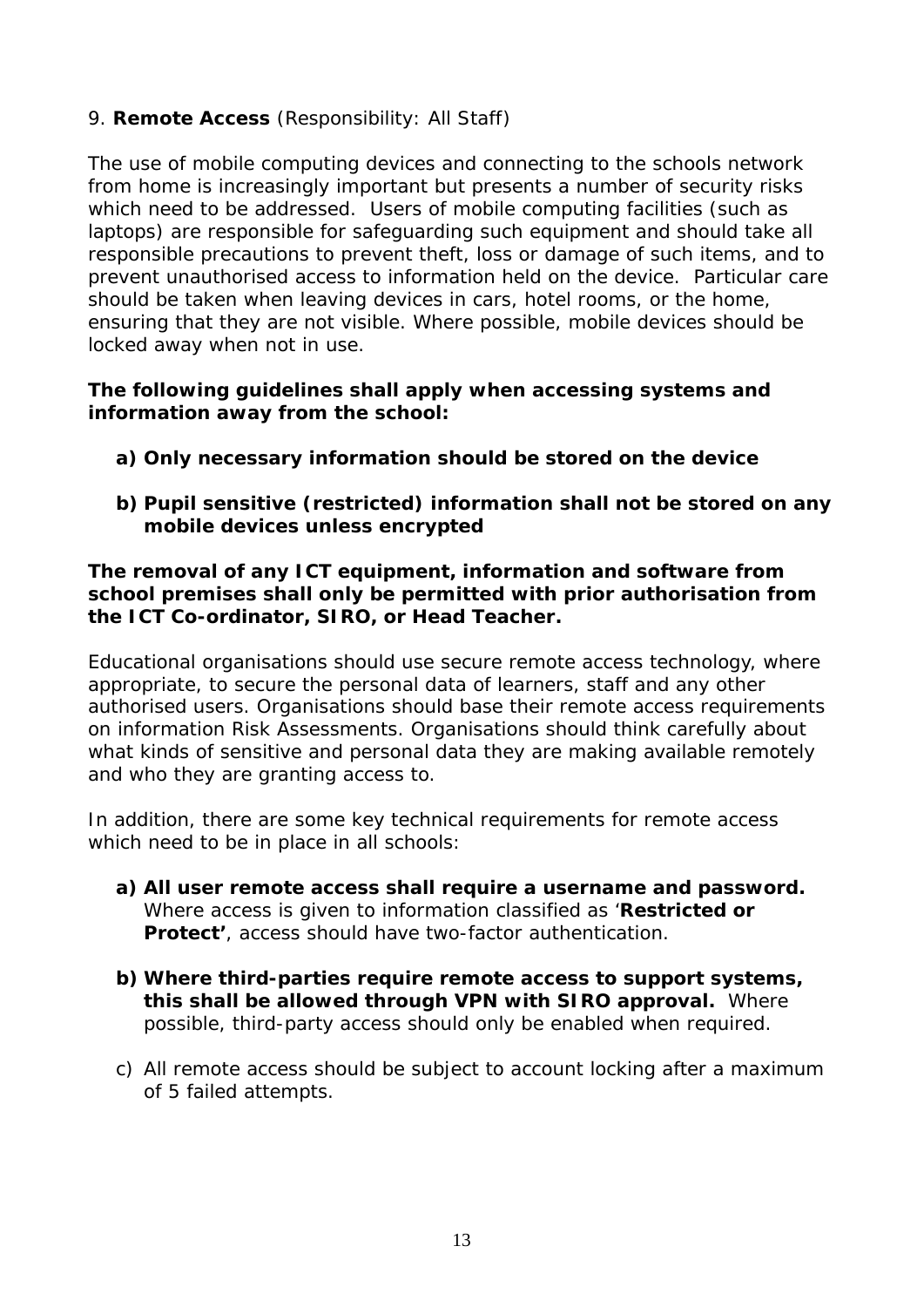*Remote Access. Ask yourself…* 

- V *Is the system set up to enable users to securely access the network from outside the organisation?*
- V *Are there rules about taking ICT equipment off the school premises?*
- V *Do you take any specific precautions to ensure the safety of the data held on mobile devices?*



- 10. **Technical Security** (Responsibility: Technical Support Staff)
	- a) *All externally facing devices shall be hardened and patched to ensure no high-risk vulnerabilities are present.* This should normally mean that all security updates are applied within one month of release by the vendor. All other internal systems should be regularly patched with the latest security updates, ideally prior to the commencement of each term.
	- b) The use of a scanner, to help identify high-risk vulnerabilities, should be considered.
	- *c) All desktops shall have up-to-date anti-virus software installed.*
	- *d) All incoming email shall be scanned for viruses, and should be filtered for spam.*
	- *e) All virus definitions shall be updated daily.*
	- *f) All anti-virus shall be configured to alert the ICT support team when any virus is detected.*
	- g) Where possible, the use of memory sticks and other mobile storage media should be restricted, or scanned for viruses each time they are connected.
	- *h) All pupil access to the Internet shall be filtered for inappropriate content.*

## *i) All hard disks, and other media containing school information shall be securely deleted, either by specialist deletion utilities or physical destruction, prior to disposal.*

- j) Data backups should be automated, taken at regular intervals (daily) and backup media should be kept offsite. Backup media should be subject to the same security controls, and destruction procedures as other ICT storage devices.
- k) Consideration should be given to procedures for security logging. The following are suggested as a starting point.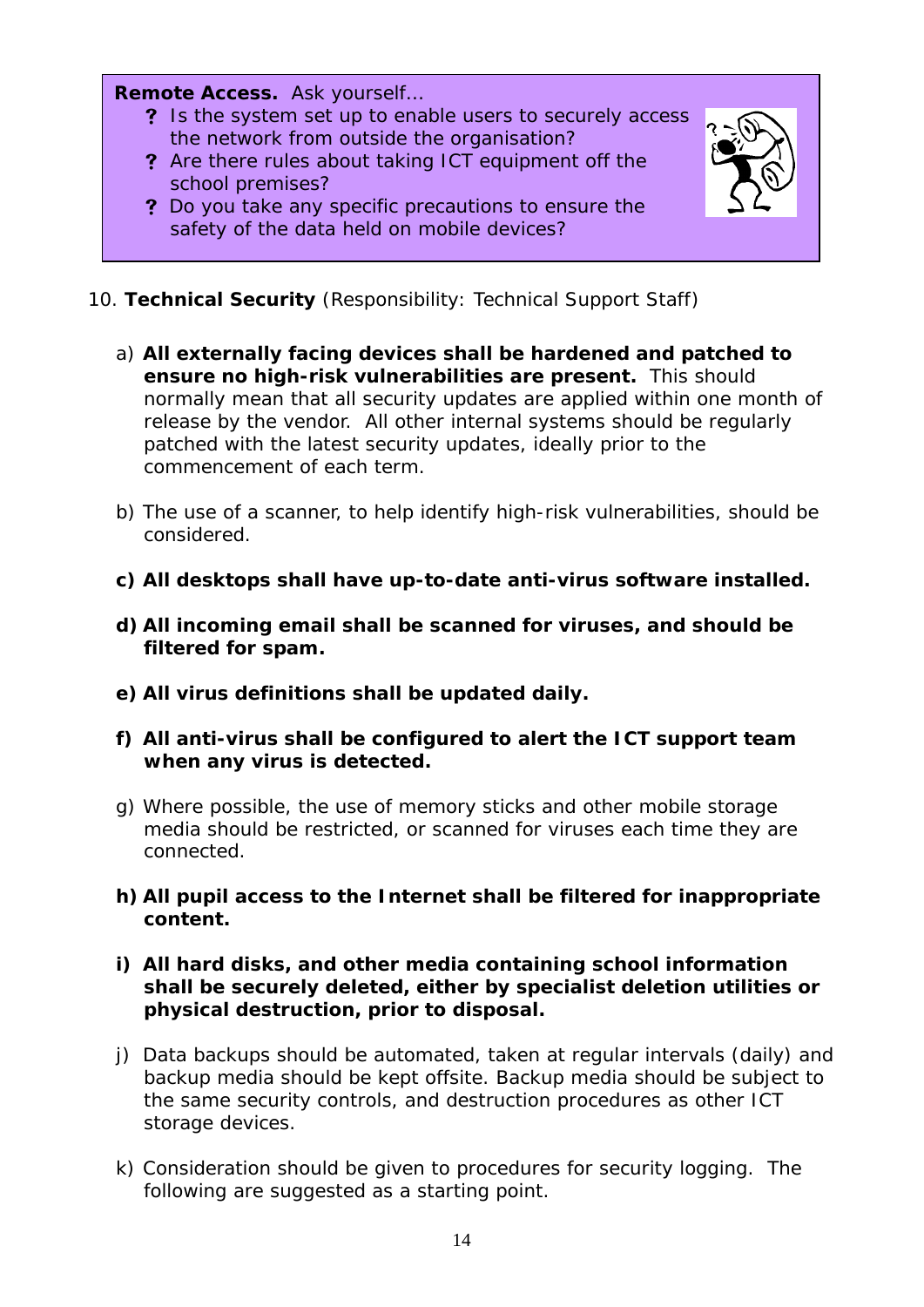- i) A log consolidation tool should be considered to help with the analysis of logs. Such tools can also help with the secure archiving of logs.
- ii) In order to ensure that logs across multiple devices correlate, the time of each ICT device should be synchronised by using a network time protocol server.

| Target logs                        | Reason(s) for logging                                                          | <b>Recommended review</b><br>frequency                        |
|------------------------------------|--------------------------------------------------------------------------------|---------------------------------------------------------------|
| Internet access                    | Facilitate investigations<br>and pupil disciplinary<br>procedures              | Weekly random sample<br>checks to support pupil<br>monitoring |
| Detected viruses                   | Remove malicious<br>software, and to identify<br>infection route               | Following automated<br>alert                                  |
| Failed login attempts              | Identify attempted<br>unauthorised access                                      | Weekly review                                                 |
| Emails sent and received           | Facilitate investigations<br>and pupil disciplinary<br>procedures              | As required to support<br>investigations                      |
| <b>Blocked firewall traffic</b>    | Assist with identification<br>of malicious activity, and<br>mis-configurations | Monthly review                                                |
| Windows servers security<br>events | To help with general<br>troubleshooting and<br>investigations                  | As required to support<br>investigations                      |

## *Technical Security. Ask yourself…*

- V *Do all computers in your school have Anti-Virus software installed?*
- V *Are your Technical Support Staff automatically alerted if a computer detects a virus?*



- V *Do you regularly update your computer operating system?*
- V *Do you filter all internet usage preferably with a Becta approved system?*
- V *Do you perform data backups?*

## *Next Steps.*

- *1. Use the checksheet (Page 21) to assess your immediate and longer term priorities*
- *2. Consider if there is potential for collaboration with other local schools to achieve your objectives*
- *3. Create an action plan (page 22) and inter-relate the plan with the School Improvement Plan (The online tool can be used to support the creation of an action plan)*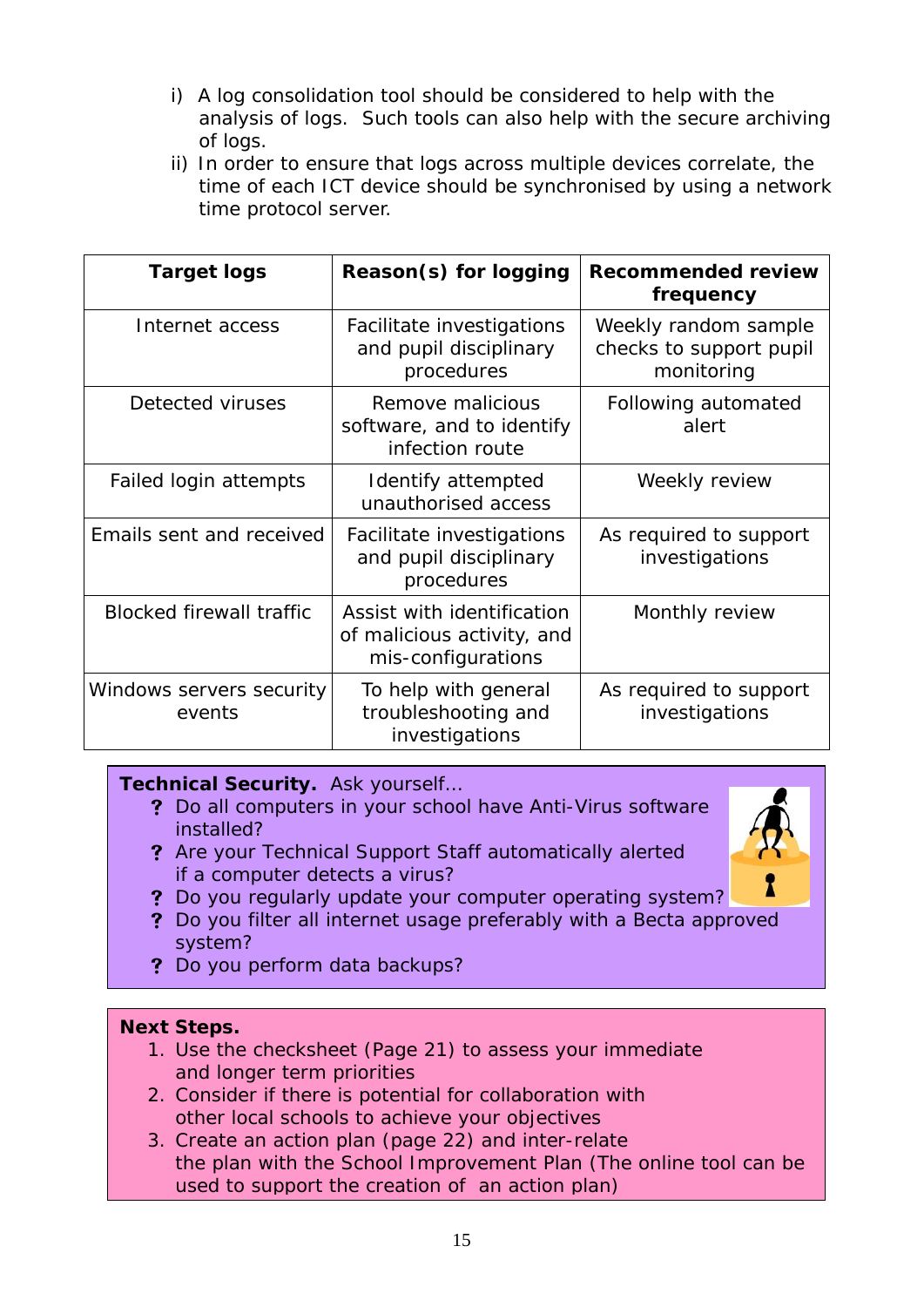## *Glossary of ICT Terms*

**API:** Acronym for Application Program Interface, a set of tools, routines and rules for building software applications in a consistent way.

**ASP:** Specialist Internet service provider (ISP) that allows a corporate clients to have a software application (e.g. an e-Learning Platform) hosted in exchange for a rental fee.

**Asynchronous Learning:** Mode of learning event in which participants are not online at the same time and are unable to communicate without time delay.

**Authentication:** Process of confirming the identity of an individual.

**AUP:** Acronym for Acceptable Use Policy i.e. agreed procedures in place to minimize e-security and e-safety risks

**AVI:** Acronym for Audio Video Interleave - the file format used by Microsoft Video for Windows.

**Bandwidth:** Term that describes how much data can be sent via a connection in a specified time. This measurement is typically described in bps or bits per second.

**Becta:** British Educational Communications and Technology Agency:

government funded agency promoting use of ICT

**Bit:** The minimum unit of computer data - either a 0 or a 1.

**Blog:** A blog (a contraction of the term "web log") is a type of website, usually maintained by an individual with regular entries of commentary, descriptions of events, or other material such as graphics or video.

**Bps:** Acronym for Bits per second the units in which the speed of modems are rated. Indicates the amount of information a modem can transmit and receive each second.

**Browse:** Process of viewing web pages over the World Wide Web.

**Browser:** Program that allows you to view and interact with web pages on the World Wide Web.

**BSF:** Building Schools for the Future (government funded program) **Byte:** Unit for measuring data - usually 8 bits.

**CEOP:** The Child Exploitation and Online Protection Centre delivers a multiagency service dedicated to tackling the exploitation of children.

**CD:** Acronym for Compact Disc. Originally an audio-only format the CD has spawned a range of derivatives including CD-ROM (Compact Disc Read Only Memory), CDi (Compact Disc Interactive) CD-R (CD-ROM Recordable) and most recently CD-RW (Compact Disc Read Write).

**Chat:** Talking to one person or many people, usually in text format via the internet

**Childnet:** A non-profit organisation working with others to help make the Internet a positive and safe place for children.

**Compression:** Reducing the size of a file so that can be transmitted more quickly and takes up less storage space

**Cookie:** Small element of data sent to your computer when you a website. When you subsequently return to the site this data may be used for a range of things including recalling your username.

**DHTML:** Acronym for Dynamic HTML, a new way of developing web pages with enhanced functionality. Standards for DHTML are still being developed.

**Digital:** Made up of zeros and ones (or bits of information)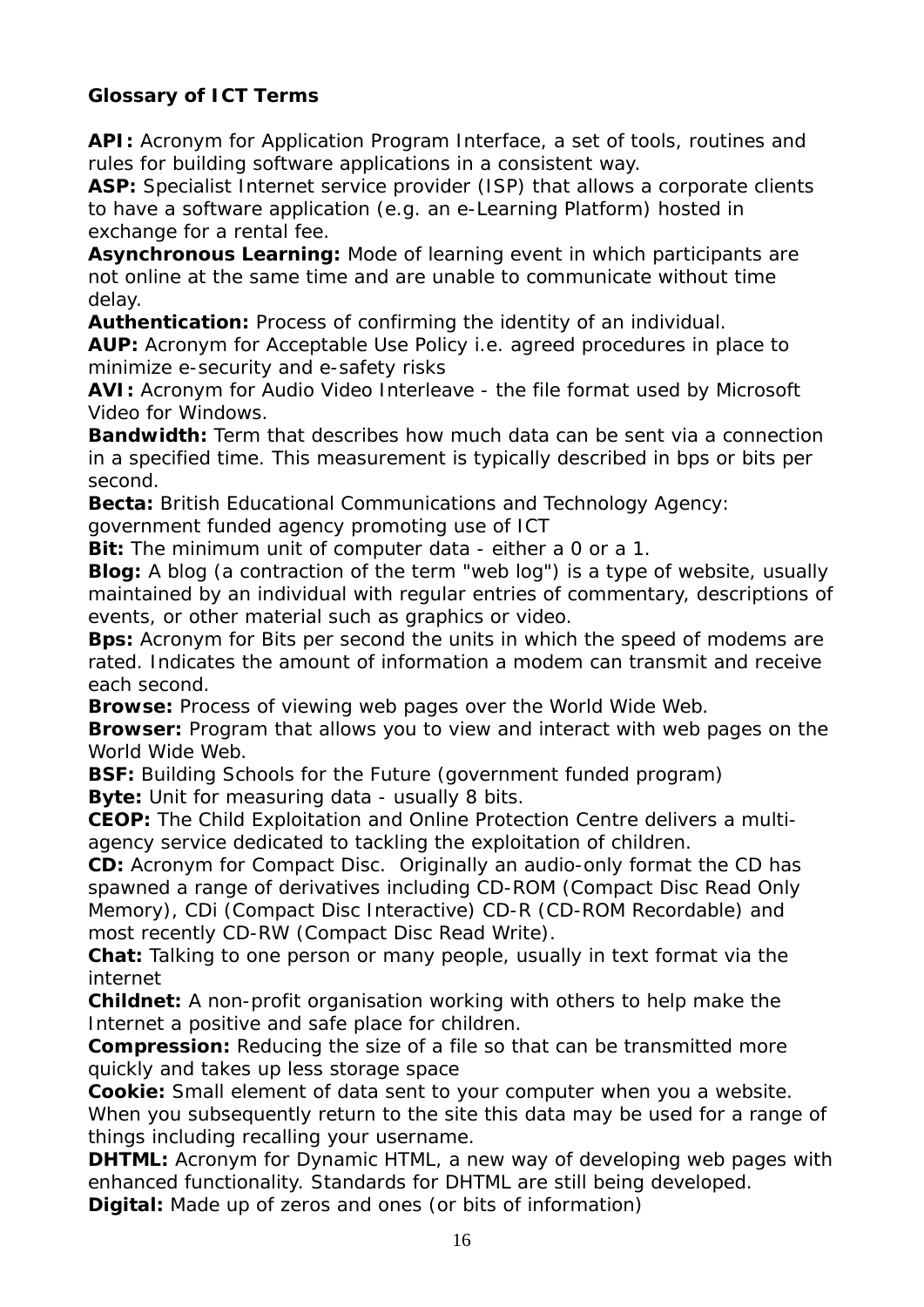**DNS:** Acronym for Domain Name System the system that regulates naming of computers on the internet. The core of the system is a vast database that stores the names and network addresses of every computer, accessed whenever a computer needs to convert a Domain Name into a numeric IP address

**Domain:** Official name for a computer attached to the Internet. Email addresses normally consist of a user ID and a domain name separated by the @ symbol

**Download:** The process of copying files from one remote host to your computer, usually via FTP.

**DVD:** Acronym for Digital Versatile Disc

**e-Learning:** Wide range of electronic learning applications and processes including Web-based learning, computer-based learning, virtual classrooms and digital collaboration. Commonly held to include delivery of content via Internet, intranet/extranet (LAN/WAN), audio/video tape, satellite broadcast, interactive TV, and CD-ROM.

**Email:** Sending electronic messages over a network or the internet.

**e-Security:** procedures to ensure all electronic data is categorised as public, restricted or protected and that electronic systems containing the data are securely maintained

**e-Safety:** procedures to ensure computer users know their access rights and responsibilities in using ICT.

**Extranet:** A local area network (LAN) or wide area network (WAN) using TCP/IP, HTML, SMTP, only available to people inside and certain people outside an organization, as determined by the organization.

**FAQ:** Acronym for Frequently Asked Questions. Answers to FAQs are an essential component in any effective website.

**Flash:** A vector graphic animation tool marketed by Macromedia and widely used for developing web delivered e-learning.

**FTP:** Acronym for File Transfer Protocol. Process that allows you to transfer files or programmes to or from computers across the internet.

**GIF:** Acronym for Graphics Interchange Format, a common format for the storage of largely non-photographic imagery.

**Gigabyte:** 1024 megabytes of computer data

**Hardware:** Physical technology such as computers, monitors and keyboards rather than software.

**Hits:** The number of requests for information made to a server.

**Host:** Computer that exists to allow other computers to connect with it.

**HTML:** Acronym for Hypertext Mark-up Language -the basic language that is used to construct web pages. There are several HTML standards in existence, the latest of which is HTML 4.

**HTTP:** Acronym for Hypertext Transfer Protocol, the standard that regulates the way information is transferred around the World Wide Web.

**Hyperlink:** Underlined word or set of words that, when clicked, takes you to a different place on that page or to a new destination altogether.

**IAO:** Acronym for Information Asset Owners; people who compile and have responsibility for specific online information

**ICT:** Acronym for Information and Communication Technologies

**Internet:** The full range of networks interconnected via TCP/IP protocol.

**IP:** Acronym for Internet Protocol, the rules that regulate the way information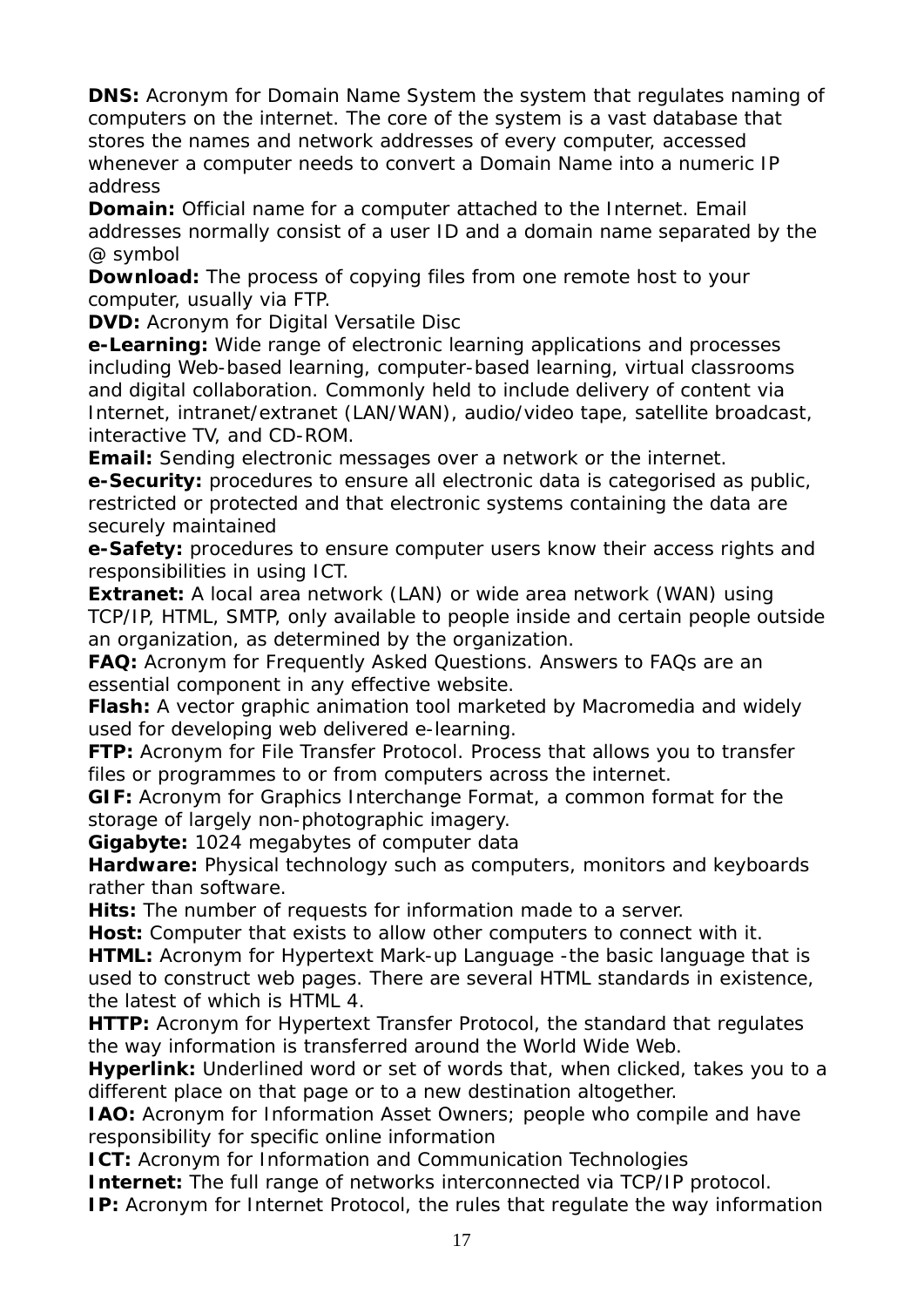is transferred across the Internet.

**IPS:** Acronym for Intrusion Prevention System; a network security device that monitors network and/or system activities for malicious or unwanted behaviour and can react, in real-time, to block or prevent those activities.

**ISP:** Acronym for Internet Service Provider, companies that provide users with access to the internet.

**Intranet:** A private network inside an organisation that uses Internet technology, but is segregated from the Internet by a firewall. This means that authorised users can only access this network.

**ISDN:** Acronym for Integrated Services Digital Network. This

telecommunications technology provides increased bandwidth using telephone lines but generates significant additional cost.

**Java:** Language developed specifically for creating software that can be simply downloaded from the Internet, but now used for a wide range of applications.

**Javascript:** Language similar to Java but actually incorporated into web pages in the interests of creating various special effects.

**JPEG:** Acronym for Joint Photographic Experts Group, the committee that originally developed this special image file format. JPEG files are now the most popular format for storing photographic images on the World Wide Web.

**Kilobyte:** Unit of computer data, made up of 1024 bytes.

**LAN:** Local area network, internal to your establishment.

**Learning Platform:** A Virtual Learning Environment with facilities for communication, work storage and access to learning resources

**Learning Portal:** Web site that offers learners consolidated access to learning and training resources from multiple sources.

**Login:** The acts involved in entering a computer system or the account name you have been allocated to gain access.

**Megabyte:** Unit of computer data made up of 1024 kilobytes.

**MIS:** Acronym for Management Information System; provides a co-ordinated approach to the gathering and use of data

**Modem:** Device that allows one computer to connect to another via a telephone line.

**MPEG:** Acronym for Moving Picture Experts Group, the committee who devised this innovative file format for storing video images.

**Network:** Two or more computers connected together.

**Network Manager:** Someone who oversees the network, monitoring its performance, security, error detection, and who implements access controls. **Offline:** Term that implies that an item of hardware or software is no longer actively linked with the Internet. See Online.

**Online:** Opposite of Offline i.e. an item of hardware or software is actively linked with the Internet.

**Operating System:** The basic system that underpins computer operations and the foundation upon which all other programs operate. MSDOS, Unix and Windows are all examples of operating systems.

Plug-in: Small pieces of software that add to the capability of existing programs.

**PDA:** An acronym for personal digital assistant which is a mobile device or palmtop computer.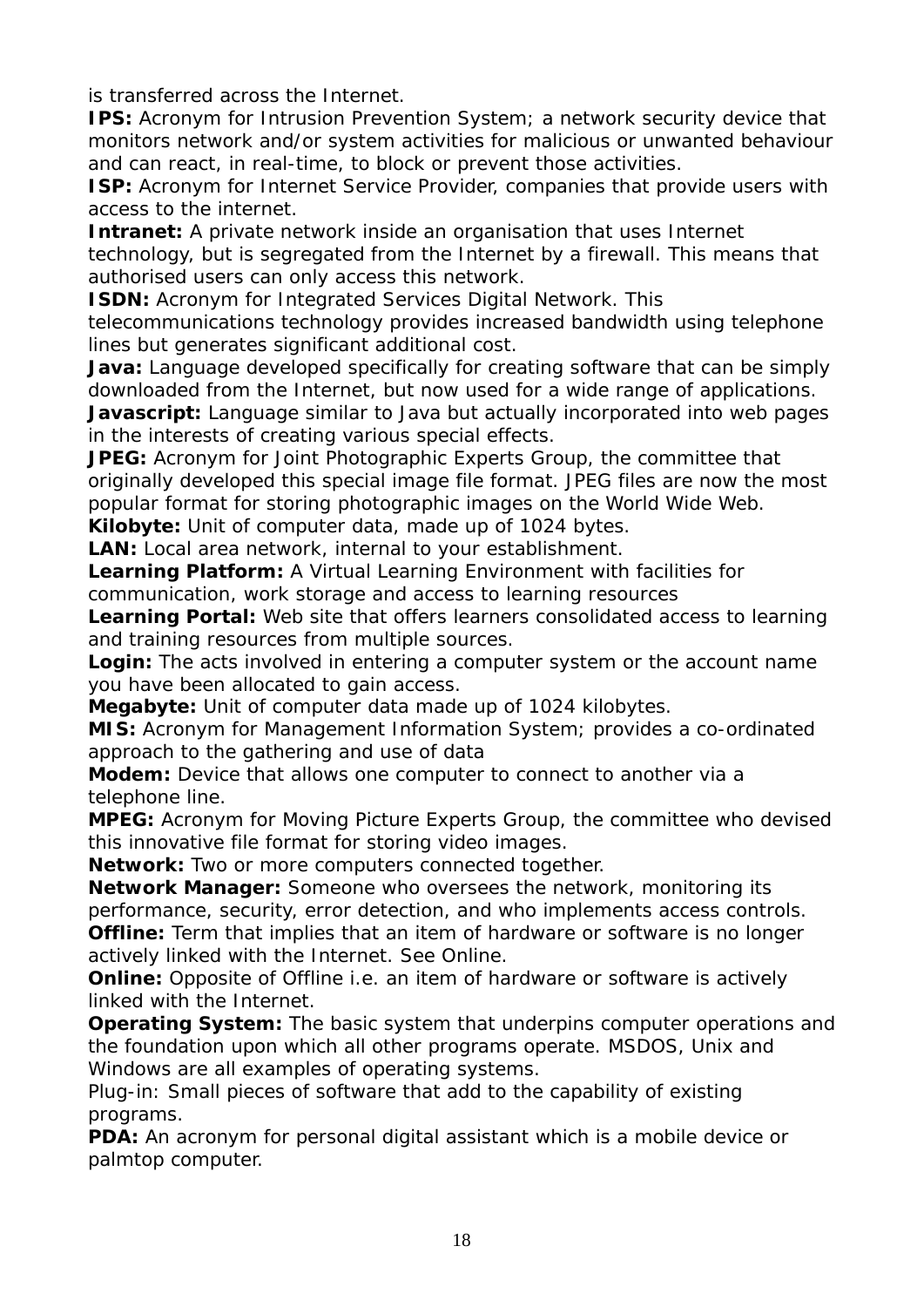**POP:** Acronym for Post Office Protocol or Point of Presence; the location where connections to a network or the Internet may be accessed via dial-up networking

**Protect:** General school information which it is not expected to be released to the public.

**Public:** Information freely available to anyone.

**Remote Access:** Accessing and/or processing data from a computer in a different location.

**Restrict:** Information which can only be accessed by named individuals or groups.

**Router:** Mechanism for transferring data between one or more networks. **SCORM:** Acronym for the Shareable Courseware Object Reference Model standard developed by ADLNet

**Server:** Both the software and hardware that is used to provide access to an internet resource.

**SIRO:** Acronym for Senior Information Risk Owner; a senior manager who is co-ordinates and takes responsibility for action related to e-security and esafety.

**SMTP:** Acronym for Simple Mail Transport Protocol. The almost ubiquitous standard that governs how email is sent and received.

**Software:** The files, data and programs that allow a computer to function but have no physical dimensions. By way of contrast see Hardware.

**Terabyte:** Unit for a vast amount of computer data, consisting of 1024 gigabytes.

**Twitter:** This is a free social networking and micro-blogging service that enables its users to send and read messages known as tweets. Tweets are text-based posts of up to 140 characters displayed on the author's profile page and delivered to the author's subscribers who are known as followers.

**Unix:** Operating system for mainframe computers originally designed in the 1960s but still widely used worldwide.

**Upload:** Send files to another computer, usually via FTP.

**URL:** Acronym for Universal Resource Locator otherwise known as the address of a website.

**VoIP:** Acronym for Voice over Internet Protocol, or using the internet to transmit voice conversations, a technique increasingly used within virtual classroom systems.

**Virus:** Self-replicating software that propagates itself from one computer system to another, normally devised with malicious or mischievous motives. **VLE:** Acronym for Virtual Learning Environment (See Learning Platform)

**VPN:** Acronym for Virtual Private Network which is a software application to create a private computer link between computers in different locations. **Web space:** Amount of data capacity available for the construction of web pages, normally measured in megabytes.

**Website:** Collection of linked web pages with a common theme, created for the same purpose.

**World Wide Web:** A global information resource made up of interconnected web pages.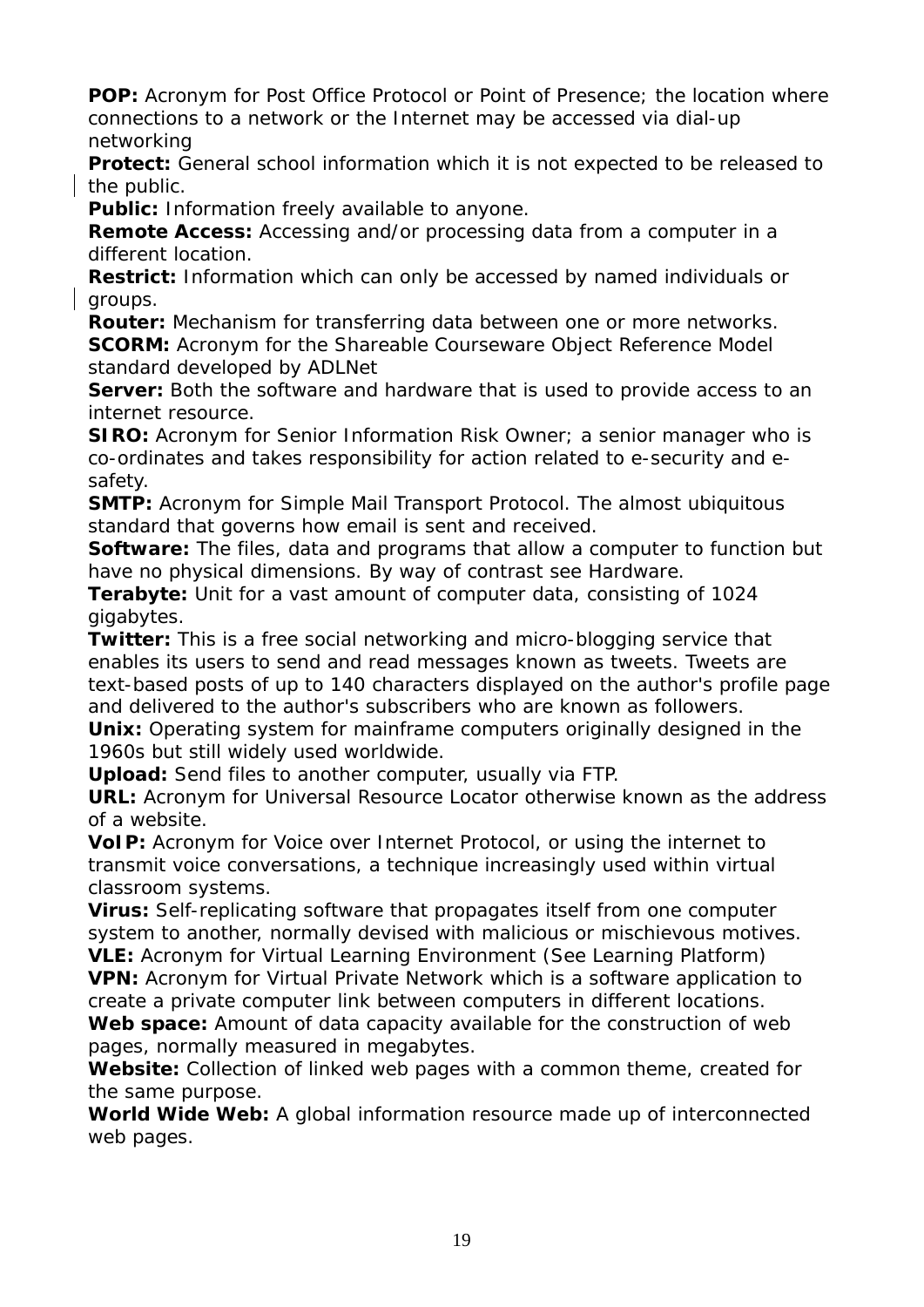## **e-Safeguarding Risk Assessment Form**

High Impact: Public exposure of restricted information leading to embarrassment, system downtime, or data corruption impacting learning & teaching. **Medium Impact:** Exposure of protected information to a non-authorised third party, leading to outcomes listed above.

Low Impact: Internal exposure of information beyond authorised individuals leading to outcomes listed above.

| e-Security<br>and/or e-<br><b>Safety issue</b><br>(risk assess these<br>plus others identified) | <b>Threat</b><br>(What could happen) | Impact<br>[See definitions<br>above]<br>High: Score 3<br>Medium: Score 2<br>Low: Score 1 |  | Vulnerability<br>(What is it you do - or<br>not do - that could lead<br>to the threat<br>materialising) | Likelihood<br>High(3): next 6 month<br>Medium(2): next 2 yrs<br>Low(1): unlikely in next 2<br>years |  | <b>Total</b><br><b>Score</b><br>(Impact x<br>Likelihood;<br>out of 9) | <b>Action Plan</b><br>(Either risk accepted OR actions to be<br>taken to reduce risk) |
|-------------------------------------------------------------------------------------------------|--------------------------------------|------------------------------------------------------------------------------------------|--|---------------------------------------------------------------------------------------------------------|-----------------------------------------------------------------------------------------------------|--|-----------------------------------------------------------------------|---------------------------------------------------------------------------------------|
| <b>Information</b><br>(restricted/protected)<br>taken out of school<br>on laptop, email etc     |                                      |                                                                                          |  |                                                                                                         |                                                                                                     |  |                                                                       |                                                                                       |
| Use of mobile data<br>storage e.g. memory<br>sticks                                             |                                      |                                                                                          |  |                                                                                                         |                                                                                                     |  |                                                                       |                                                                                       |
| Use of Internet for<br>data transfer and<br>communication                                       |                                      |                                                                                          |  |                                                                                                         |                                                                                                     |  |                                                                       |                                                                                       |
| Pupil gaining access<br>to restricted or<br>protected information                               |                                      |                                                                                          |  |                                                                                                         |                                                                                                     |  |                                                                       |                                                                                       |
| Remote access via<br>school equipment or<br>home computers                                      |                                      |                                                                                          |  |                                                                                                         |                                                                                                     |  |                                                                       |                                                                                       |
| <b>Back up (storage)</b>                                                                        |                                      |                                                                                          |  |                                                                                                         |                                                                                                     |  |                                                                       |                                                                                       |
| Password misuse or<br>poorly managed                                                            |                                      |                                                                                          |  |                                                                                                         |                                                                                                     |  |                                                                       |                                                                                       |
| Viruses and<br>malicious software<br><i>installs</i>                                            |                                      |                                                                                          |  |                                                                                                         |                                                                                                     |  |                                                                       |                                                                                       |
| Inadequate staff and<br>pupil training in e-<br>security and e-safety                           |                                      |                                                                                          |  | 20                                                                                                      |                                                                                                     |  |                                                                       |                                                                                       |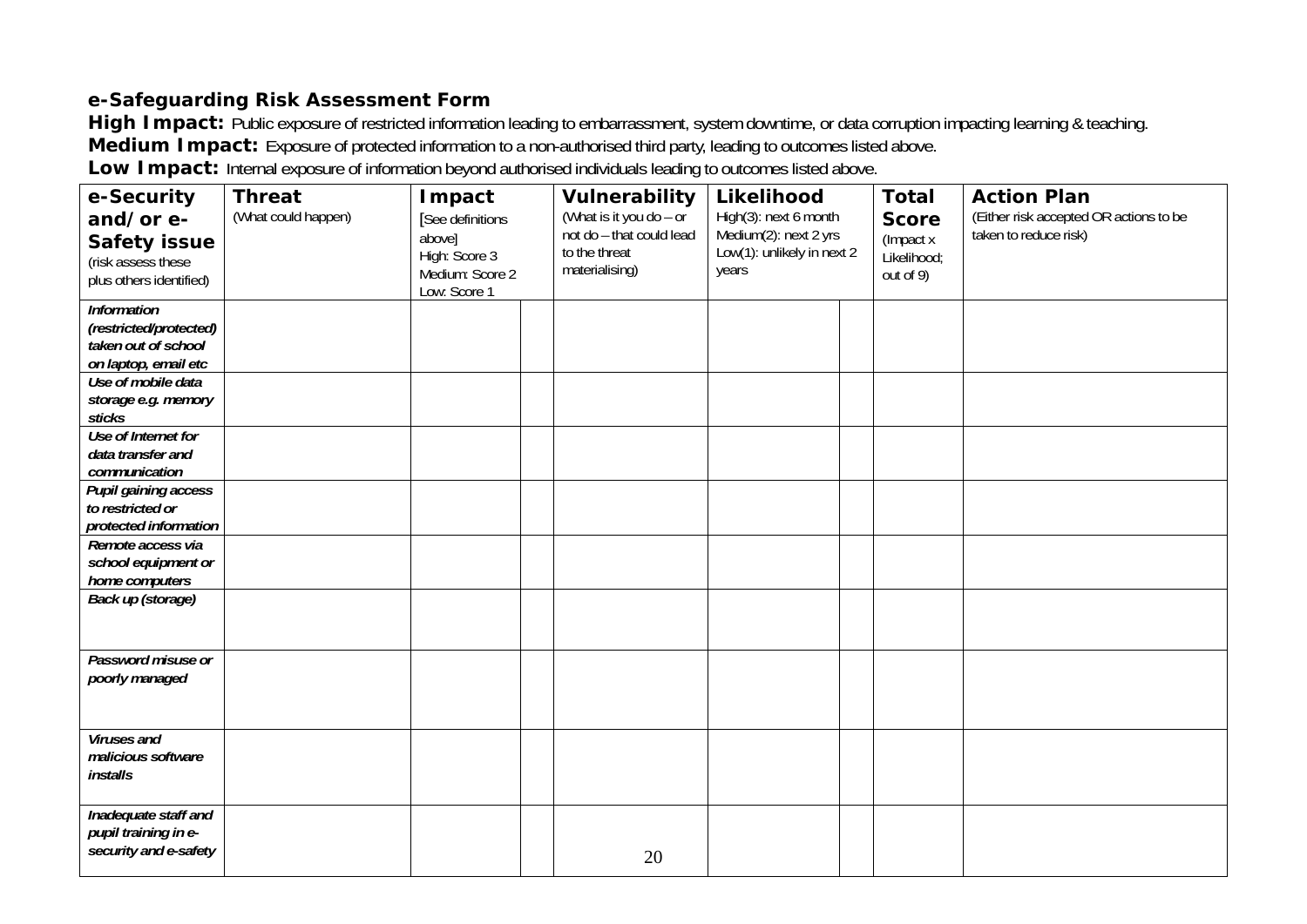# **E-Safeguarding Procedures: Position at …………………………………………. (date)**

| <b>Procedure</b>                                                                                                                    | <b>In Place</b> | <b>Partially</b> | Not in | Don't | <b>Actions for consideration</b> |
|-------------------------------------------------------------------------------------------------------------------------------------|-----------------|------------------|--------|-------|----------------------------------|
|                                                                                                                                     |                 | in place         | place  | know  |                                  |
| Roles and Responsibilities: SIRO appointed,<br>IAOs identified and listed, technician responsibilities specified                    |                 |                  |        |       |                                  |
| 1. Risk Assessment: Procedures established,<br>assessments and remedial action plans documented                                     |                 |                  |        |       |                                  |
| 2. Information Classification: Table created<br>and system for classification labelling established                                 |                 |                  |        |       |                                  |
| 3. Access Controls: Systems access records (who<br>has access to what) and Network security measures established<br>and implemented |                 |                  |        |       |                                  |
| 4. Use of ICT Systems: AUP 'owned' by everyone.<br>On-going education & training programme for everyone                             |                 |                  |        |       |                                  |
| 5. Password Security: Minimum requirements in<br>place                                                                              |                 |                  |        |       |                                  |
| 6. Incident Reporting: Procedure in use and<br>monitored with action taken as necessary                                             |                 |                  |        |       |                                  |
| 7. Starters and Leavers: Procedures established<br>and active for both staff and pupil records                                      |                 |                  |        |       |                                  |
| 8. Remote Access: Minimum requirements in place                                                                                     |                 |                  |        |       |                                  |
| 9. Technical Security: Minimum requirements in<br>place                                                                             |                 |                  |        |       |                                  |
| 10.                                                                                                                                 |                 |                  |        |       |                                  |